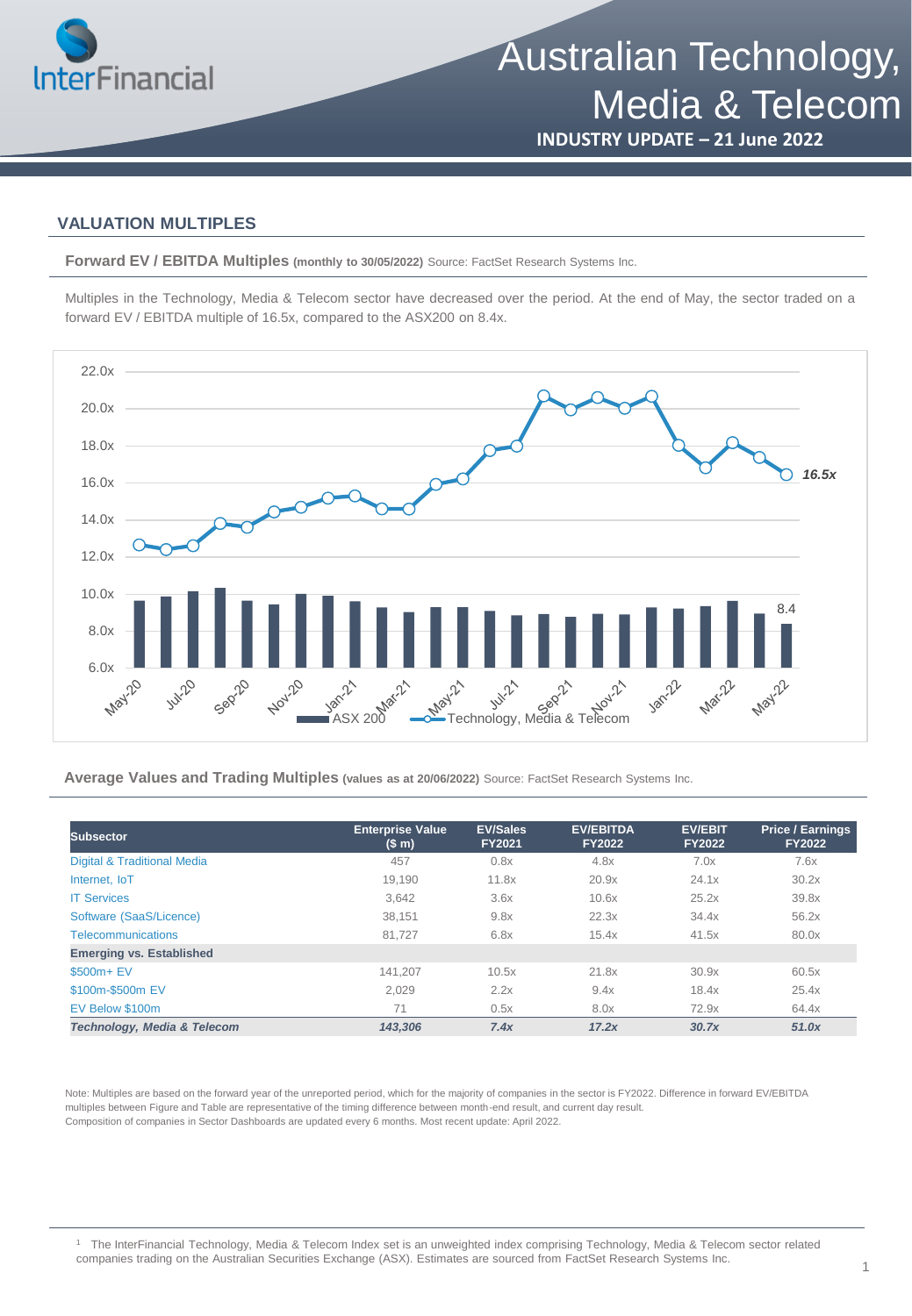

**INDUSTRY UPDATE – 21 June 2022**

#### **MERGER & ACQUISITION NEWS…**

| nabventures<br>nao<br><b>Archistar</b>                                                              | Value: Not Disclosed<br>Nab Ventures has acquired a stake in Archistar, an Australian property tech platform<br>developer. NAB invested in Archistar earlier this year as the group plans to expand in the US.<br>Other backers of Archistar include Skip Capital, Skyfield, and Airtree.                                                                                                                                                                                                                                                                                                              |
|-----------------------------------------------------------------------------------------------------|--------------------------------------------------------------------------------------------------------------------------------------------------------------------------------------------------------------------------------------------------------------------------------------------------------------------------------------------------------------------------------------------------------------------------------------------------------------------------------------------------------------------------------------------------------------------------------------------------------|
| <b>GTCR</b>                                                                                         | <b>Value: Not Disclosed</b>                                                                                                                                                                                                                                                                                                                                                                                                                                                                                                                                                                            |
| <b>Standard</b><br>Media<br>index                                                                   | <b>Standard Media Index</b> (SMI), the Australian ad spend research business, has raised a<br>strategic investment from PE firm GTCR through its portfolio company Dreamscape.<br>Bailador Technology sold its stake in Standard Media Index for AUD 20m last March.                                                                                                                                                                                                                                                                                                                                   |
| <i>scope</i>                                                                                        | Value: Not disclosed                                                                                                                                                                                                                                                                                                                                                                                                                                                                                                                                                                                   |
| <b>STREAM<sup>1</sup>IME</b><br><b>MacroView</b><br><b>Energy</b> Inspection                        | Australia-based software aggregator Software Combined has acquired Streamtime, Scope<br>Systems, Energy Inspection and MacroView. The acquired businesses operate in the<br>creative, mining, energy and document management sectors and collectively generate<br>EBITDA of over AUD 11m. Software Combined plans to harness their unique value<br>proposition and capitalize on organic growth opportunities in each of the companies sectors.                                                                                                                                                        |
| <b>NAVIS</b>                                                                                        | Value: Not disclosed<br>Navis Capital Partners, an Asia-based private equity firm, has completed an investment in<br>Australia-based VMS software aggregator, Software Combined. Software Combined is one<br>of Australasia's only vertical market software (VMS) consolidators, and Navis sees a strong<br>opportunity to build an acquisition platform that can consolidate the sector. Navis's<br>investment will help Software Combined build a systematized acquisition platform with a<br>highly repeatable M&A capability and support the business in accelerating its aggregation<br>strategy. |
|                                                                                                     | Value: Not disclosed                                                                                                                                                                                                                                                                                                                                                                                                                                                                                                                                                                                   |
| CyberCX<br>TracerCloud<br><b>CONSEGNA.CLOUD</b><br><b>CLOUD DELIVERY AND DIGITAL TRANSFORMATION</b> | CyberCX, an Australian and New Zealand-based cyber security company, has announced it<br>has entered into an agreement to acquire cloud security companies Tracer Cloud and<br>Consegna. Cloud. The acquisition of Tracer Cloud and Cosegna further bolsters CyberCX's<br>cloud security capabilities, bringing together a workforce of over 150 cloud security and<br>solutions specialists.                                                                                                                                                                                                          |
|                                                                                                     | Value: Not disclosed                                                                                                                                                                                                                                                                                                                                                                                                                                                                                                                                                                                   |
| <b>Mawson</b><br>Infrastructure<br>Group Inc.                                                       | Mawson Infrastructure has entered into an agreement to acquire a 33% stake in Tasmania<br>Data Infrastructure (TDI), an Australia-based digital infrastructure and bitcoin mining<br>provider. As part of the deal, Mawson has exchanged approximately 1975 ASIC bitcoin                                                                                                                                                                                                                                                                                                                               |

provider. As part of the deal, Mawson has exchanged approximately 1975 ASIC bitcoin miners for a 33% equity holding in TDI and will provide a license for TDI to utilize Mawson's Modular Data Centre and associated technology.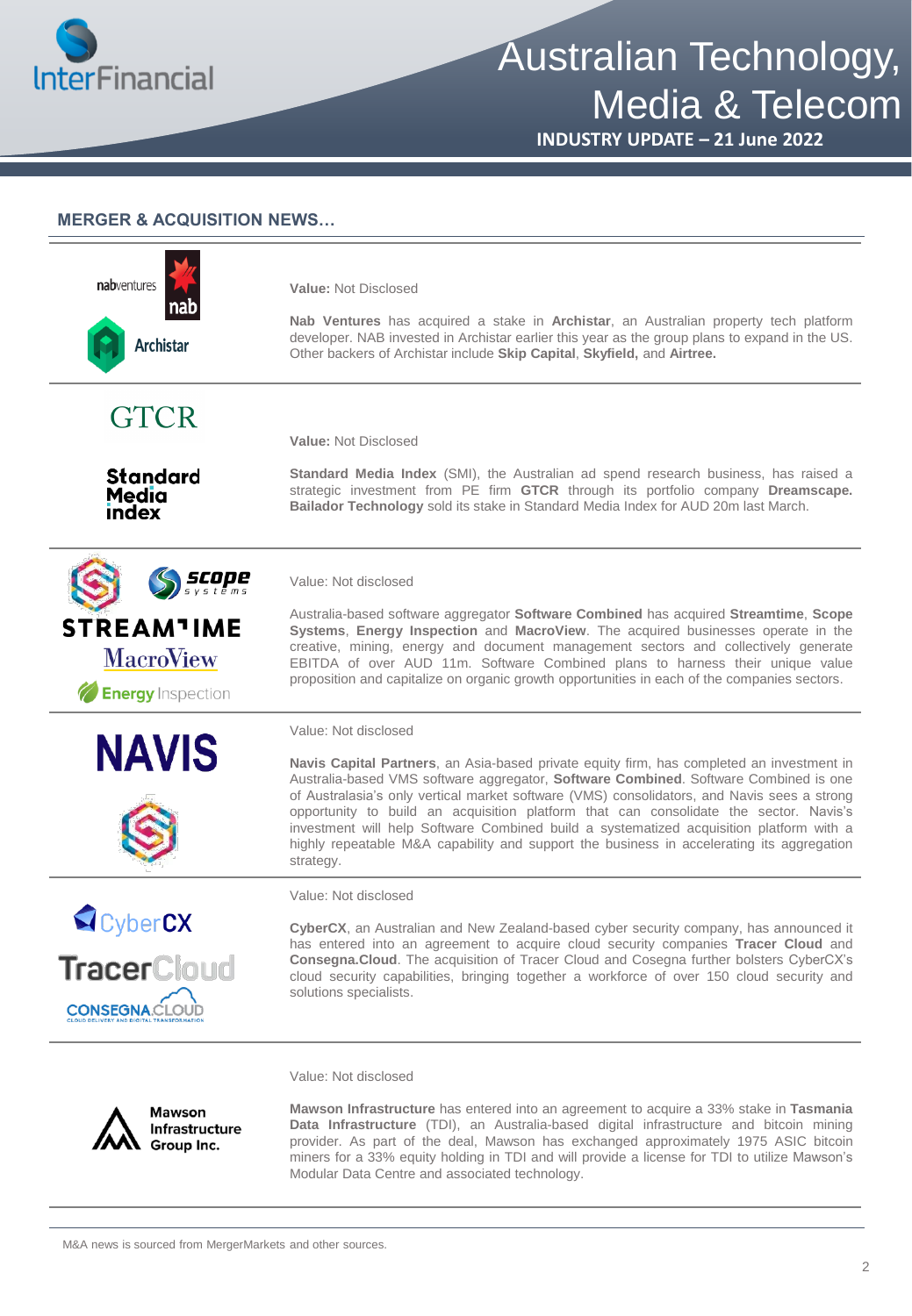

**INDUSTRY UPDATE – 21 June 2022**

#### **GOING VIRAL…**

- **Blackstone** is believed to be in talks to enter a funding deal with **Xpansiv**, an Australian-based carbon trading platform. Xpansiv is seeking financing after it suspended its AUD 2bn plan to list on the ASX.
- **Checked In Care,** a Sydney-based Australian care experience management platform developer, could return to the capital markets in the next six to 18 months to tap investors for offshore expansion. The company, which is currently seeing significant opportunities in the US and the UK, is happy to start engaging with potential investors with connections in or from these markets that are aligned with its social impact values.
- **RMS Cloud**, an Australia-based accommodation tech firm, may consider acquiring technology platforms in the loyalty, financial accounting and communication domains. The acquisition size will around the 5m – 10m AUD range.
- **Elmo Software**, an Australia-based human resources software business, has confirm exploratory discussions in relation to a takeover offer priced at AUD 6.10 per share. Those discussions have since concluded.
- **Silicon Quantum Computing** (SQC), an Australia-based quantum computer developer, Is looking to raise AUD 130m. SQC is in talks to secure additional investment from its existing backers.
- **Software Combined** has joined forces with its PE backer **Navis Capital Partners** to aggregate B2B software companies, primarily in Australia and New Zealand, but also with an eye on opportunities in other geographies.
- **BAI Communications**' broadcasting tower portfolio has attracted interest from two parties. The 774 towers are used for the radio and television broadcasters ABC and SBS and generate EBITD of around AUD 180m.
- **Standard Media Index**, the Australian ad spend research business, has raised a strategic investment from PE firm **GTCR**  through its portfolio company **Dreamscape**.
- **EarthTech**, a private Queensland-based Australian impact investing technology company, will kick off a USD 5m capital raise next month to scale its machine learning (ML)-driven platform.
- Private equity players could target **Appen**, an Australia-based software business. **Telus International** revoked an AUD 1.2bn offer for Appen shortly after the bid was disclosed.
- **Sonder**, an Australia-based personal safety monitoring business, is seeking to raise AUD 20m. Sonder is meeting with investors for the potential raising which could value the group at around AUD 150m.
- **The Access Group**, a UK-based business management software provider, is keen to make more acquisitions in the Asia Pacific to build a market-leading position.
- **Regrow**, an Australian crop monitoring software company, raised AUD 50m in its latest funding round. The raising was backed by **Galvanize Climate Solutions**, **Time Ventures** and **Rethink Impact**.
- **Coviu Global**, a privately-held Australian video telehealth platform, is planning a series B capital raise towards the middle of FY23 as the company looks for product expansion and growth on a global scale. '
- **STACK Infrastructure** has announced that it has partnered with **Hickory**, an Australian commercial real estate developer, to enter the Australian data centre market.